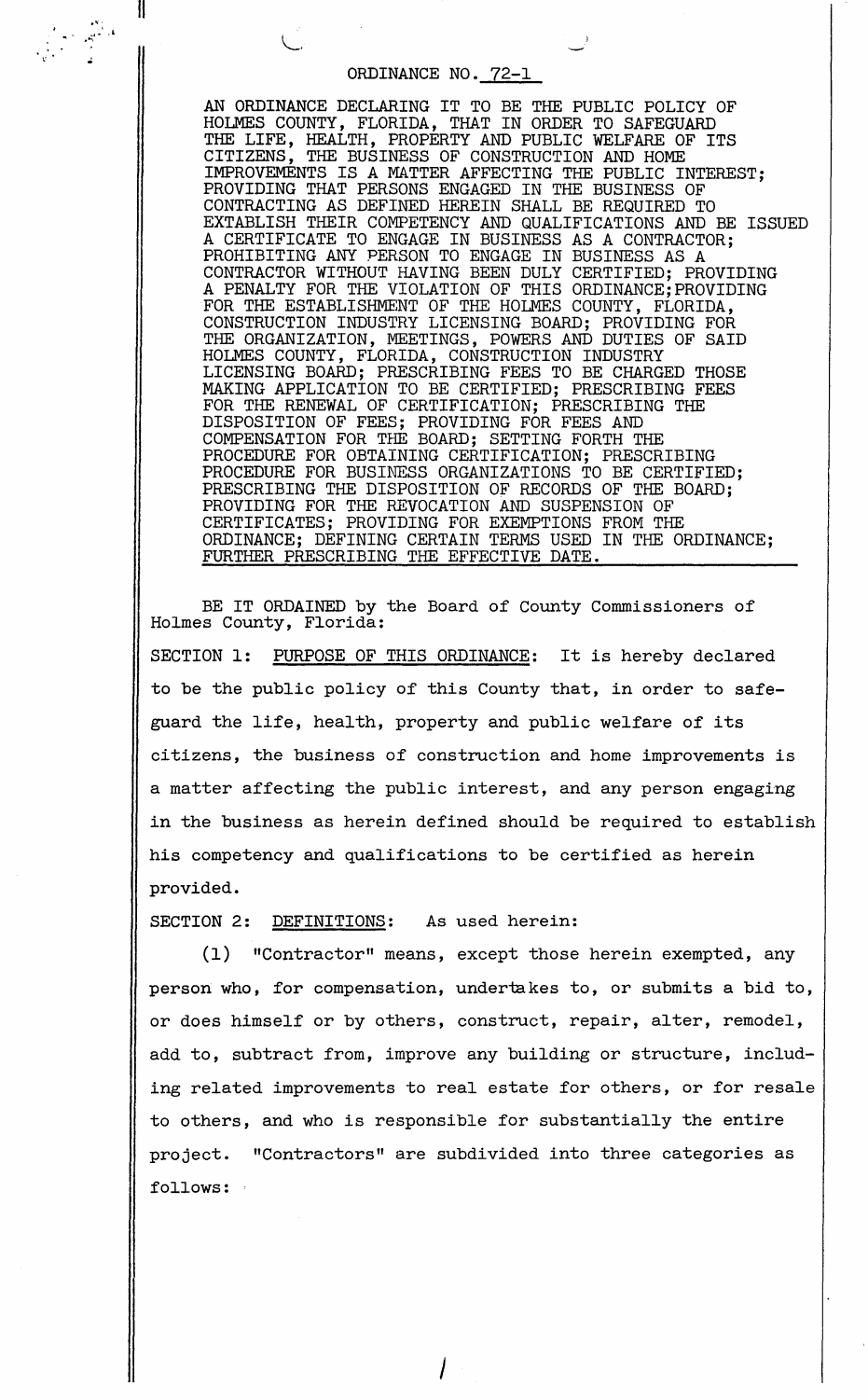(a) "General Contractors" are those whose services are unlimited about the type of work they may do as set forth above.

 $\cdot \cdot$   $\parallel$ 

(b) "Building Contractors" are those whose services are limited to construction of commercial buildings and single or multiple dwelling residential buildings, neither to exceed three stories in height, and accessory use structures in connection therewith or those whose services are limited to remodeling, repair, or improvement of any size building if the services do not affect the structural members of the building.

(c) "Residential Building Contractors" are those whose services are limited to construction, remodeling, repair, or improvement of one, two, or three-family unit residences not exceeding two stories in height and accessory use structures in connection therewith.

(2) "Contracting" means, except as herein exempted, engaging in business as a contractor.

(3) "Board" means the Holmes County; Florida, Construction Industry Licensing Board created hereby unless the context otherwise requires.

(4) "Certificate" means a certifiacte of competency issued by the board as provided. herein.

(5) "Certification" means the act of obtaining or holding a certificate of competency from the board as provided herein. SECTION 3: PROHIBITED ACTIVITIES; PENALTIES:

(1) It is unlawful for any person to engage in the business or act in the capacity of a contractor in Holmes County, Florida, without having been duly certified by the Holmes County, Florida, Construction Industry Licensing Board.

(2) Any person who violated any provision of this Ordinance or commits any of the acts constituting cause for disciplinary action as herein set forth shall, upon conviction thereof, be fined not exceeding \$300.00 for each offense. SECTION 4: HOLMES COUNTY, FLORIDA, CONSTRUCTION INDUSTRY LICENSING BOARD; ORGANIZATION, MEETINGS, POWERS, DUTIES:

(1) The Holmes County, Florida, Construction Industry Licensing Board is hereby created, consisting of the Board of County Commissioners.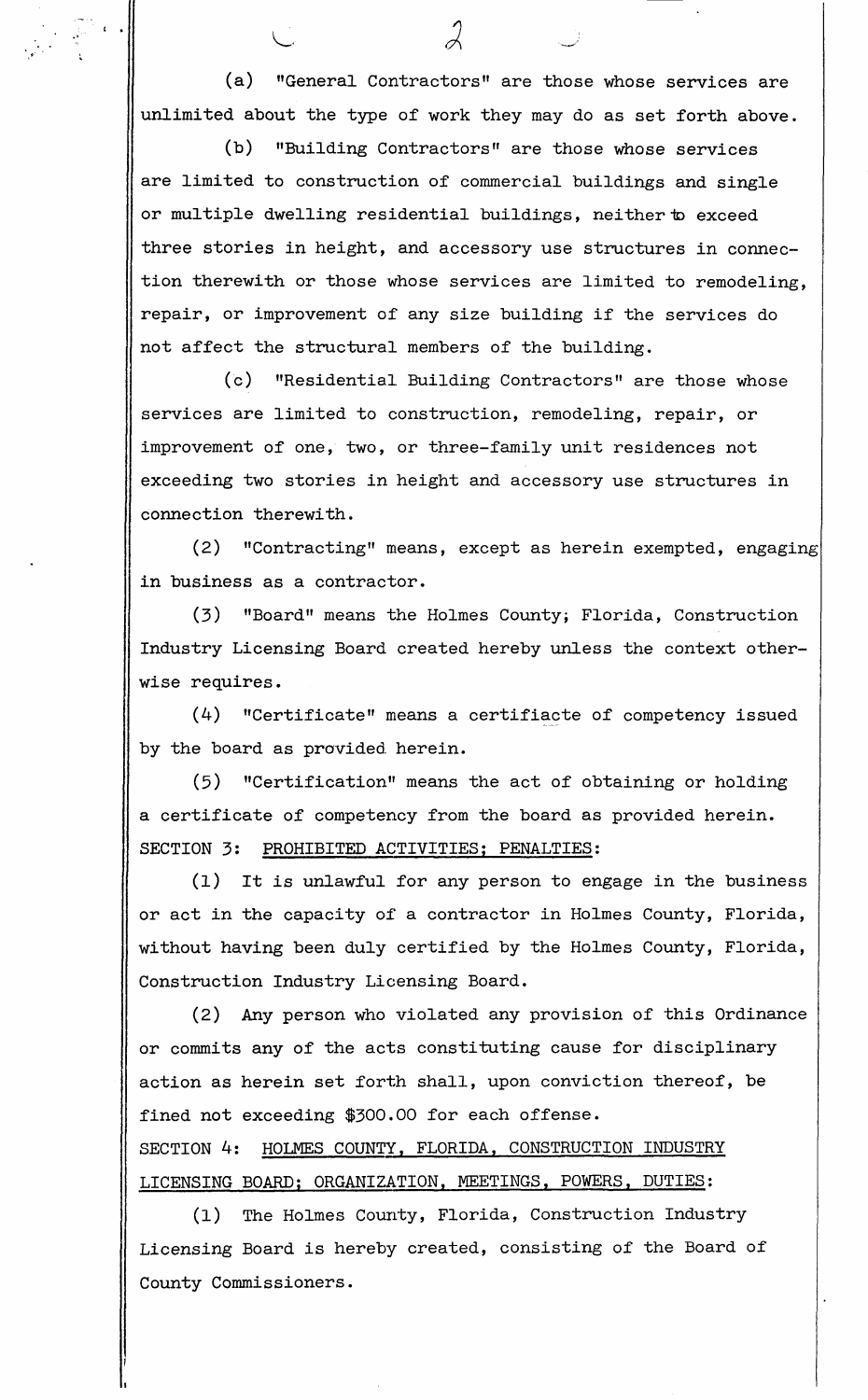(2) The board and the set of the set of the set of the set of the set of the set of the set of the set of the set of the set of the set of the set of the set of the set of the set of the set of the set of the set of the set of the set o shall meet bi-annually with date to be set by board. Special meetings of the board may be held as the board provides in its rules and regulations. Three members of the board constitutes a quorum.

 $\frac{1}{2}$  . If

(3) The Board is authorized to adopt rules and regulations to carry out the provisions of this Ordinance.

(4) The board is authorized to incur expenses as authorized to perform its duties and enforce this Ordinance and shall sue and be sued in its official name.

(5) The board shall adopt a seal for its use containing the words .• "Holmes County, Florida, Construction Industry Licensing Board."

SECTION 5: DISPOSITION OF FEES; EXPENSES; COMPENSATION; All monies collected by the board shall be received, deposited, expended and accounted for pursuant to law. The expenses of the board and its officers and of the examinations held by the board, and of other matters in connection with this Ordinance shall be paid from the monies collected under this Ordinance. SECTION 6: CERTIFICATION:

(1) To obtain a certificate, an applicant shall submit an application in writing to the board containing the statement that the applicant desires the issuance of a certificate and the class of certificate desired on a form containing the information prescribed by the board.

(2) (a) Examinations shall be held at times and places within the County and the board determines, but there shall be at least two examinations a year. Each applicant shall take an objective written examination about his fitness for a certificate in the category for which application is made. There shall be a type of examination for building contractors and residential building contractors only. The examination shall cover knowledge of basic principles of contracting and construction applicable to the category for which a certificate is requested.

(b) A passing grade on the examination is seventy-five per cent.

(3) Following receipt of application and successful completion of the examination, the board shall investigate the financial responsibility and credit, and business reputation of the applicant and of any business organization on behalf of which

*.3*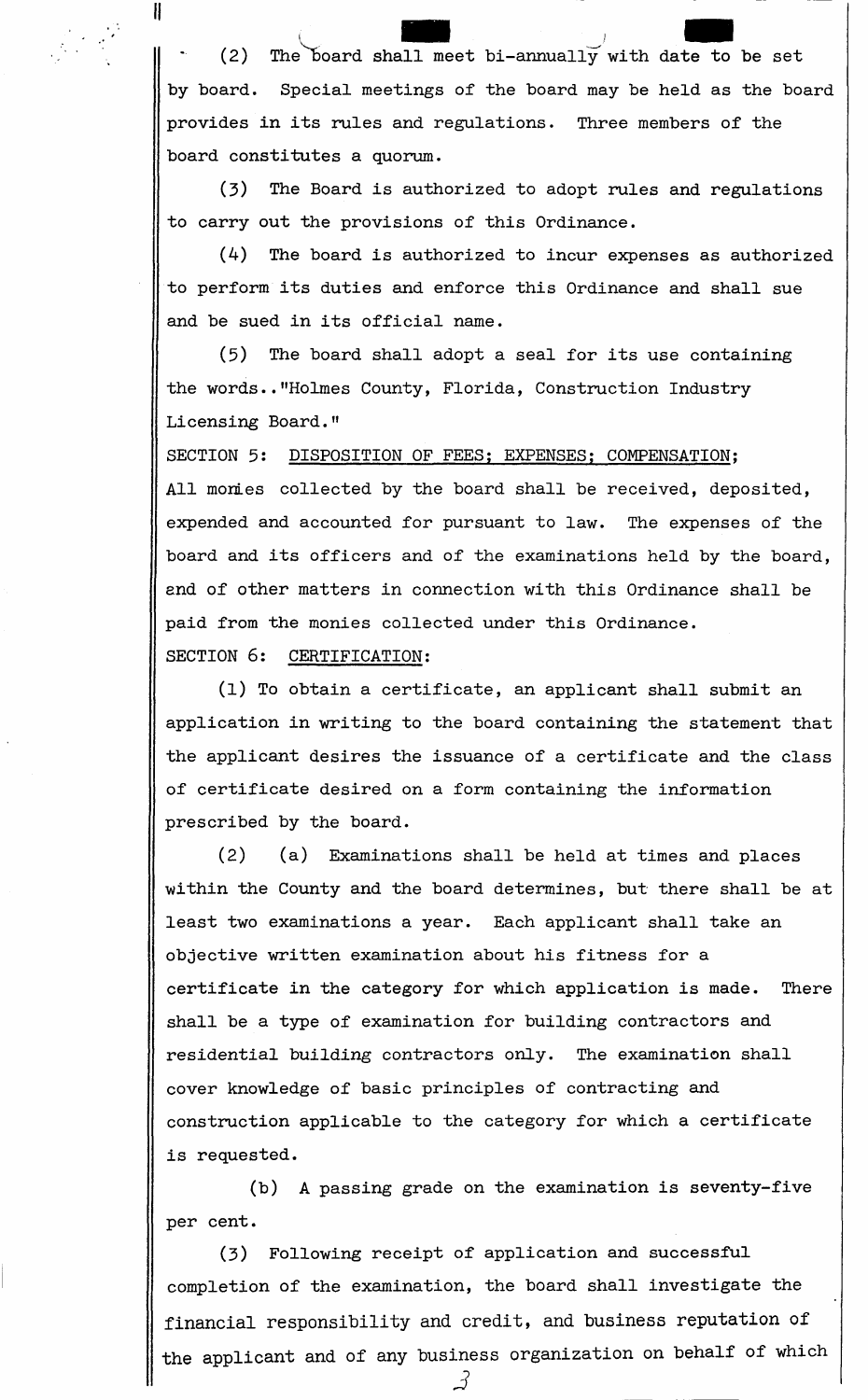he proposes to engage in contracting, as well as the education and experiance of the applicant. Within thirty days from the date of the examination, the board shall inform the applicant in writing whether he has qualified or not and, if the applicant has qualified, that it is ready to issue a certificate in the category for which application was made, subject to compliance with the requirements of subsection (5) of this section.

 $4<sup>1</sup>$ 

(4) A person who holds a Certificate of Competency from the Florida Construction Industry Licensing Board to engage in the business of a contractor in Holmes County, Florida, shall not be required to take an examination to be certified.

(5) As a prerequisite to issuance of a certificate, the board shall require the applicant to submit satisfactory evidence that he has obtained public liability insurance in amounts to be determined by the board, but not less than the amounts required by the Florida Construction Industry Licensing Board. Thereupon, the certificate shall be issued forthwith, but this subsection does not apply to inactive certificates.

(6) If an applicant for an original certificate, after having been notified to do so, does not appear for examination within one year from the date of filing his application, the fee paid by him shall be credited to the board as an earned fee. New application for a certificate shall be accompanied by another application fee fixed by this Ordinance. Forfeiture of a fee may be waived by the board for good cause.

(7) The certificate shall not be transferable. SECTION 7: BUSINESS ORGANIZATIONS:

II

(1) When an individual proposes to do business in his own name, certification, when granted, shall be issued only to that individual.

(2) If the applicant proposing to engage in contracting is a partnership, corporation, business trust, or other legal entity, the application shall state the name of the partnership and of its partners, or the name of the corporation and of its officers and directors, or the name of the business trust and its

- -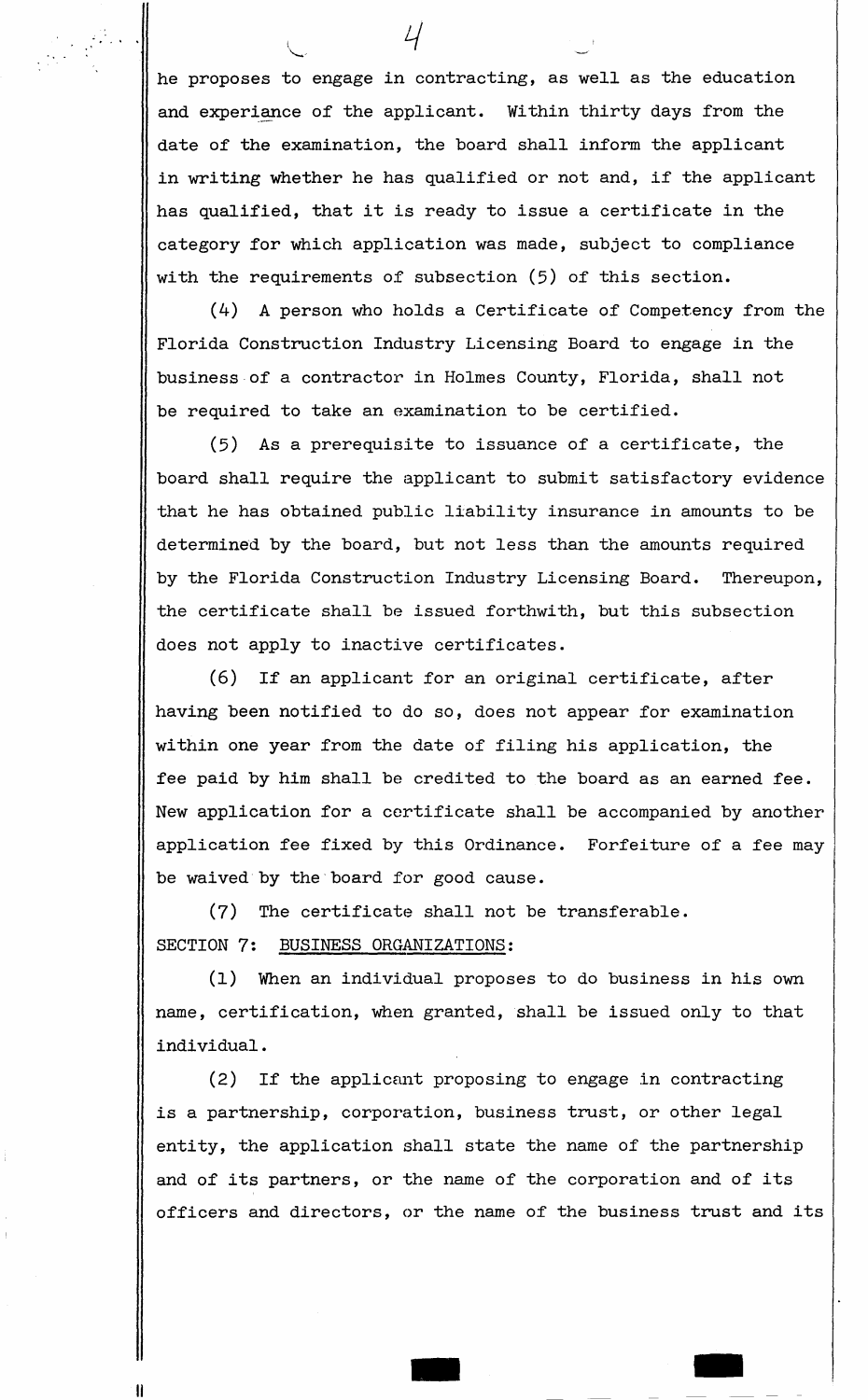. .  $\parallel$  trustees, or the name of such other legal entity and -<br>. it. its members, and furnish evidence of statutory compliance if a fictitious name is used. Such application shall also show that the person applying for the examination is legally qualified to act for the business organization in all matters connected with its contracting business; and that he has authority to supervise construction undertaken by such business organization. The certification, when issued upon application of a business organization, shall be in the name of such business organization and the name of the qualifying individual or individuals shall be noted thereon.

 $\frac{1}{2}$  .  $\frac{1}{2}$ 

(3) (a) At least one member of supervising employee of the business organization shall be qualified under this law in order for the business organization to hold a current certificate in the category of the business conducted for which the member or supervising employee is qualified. If any individual so qualified on behalf of such business organization ceases to be affiliated with such business organization, he shall inform the board. In addition, if such individual is the only qualified individual affiliated with the business organization, the business organization shall notify the board of the individual's termination and shall have a period of Ninety days from the termination of the individual's affiliation with the business organization in which to qualify another person under the provisions of this Ordinance, failing which the certificate of the business organization shall be subject to revocation by the board.

(b) The individual shall also inform the board in writing when he proposes to engage in contracting in his own name or in affiliation with another business organization; and he or such new business organization shall supply the same information to the board as required for applicants under this Ordinance.

(c) After an investigation of the financial responsibility, credit, and business reputation of the individual, or the new business organization, upon a favorable determination, the board shall forthwith issue without charge or examination a new certificate in the individuals name, or in the name of the new business organization, as provided above.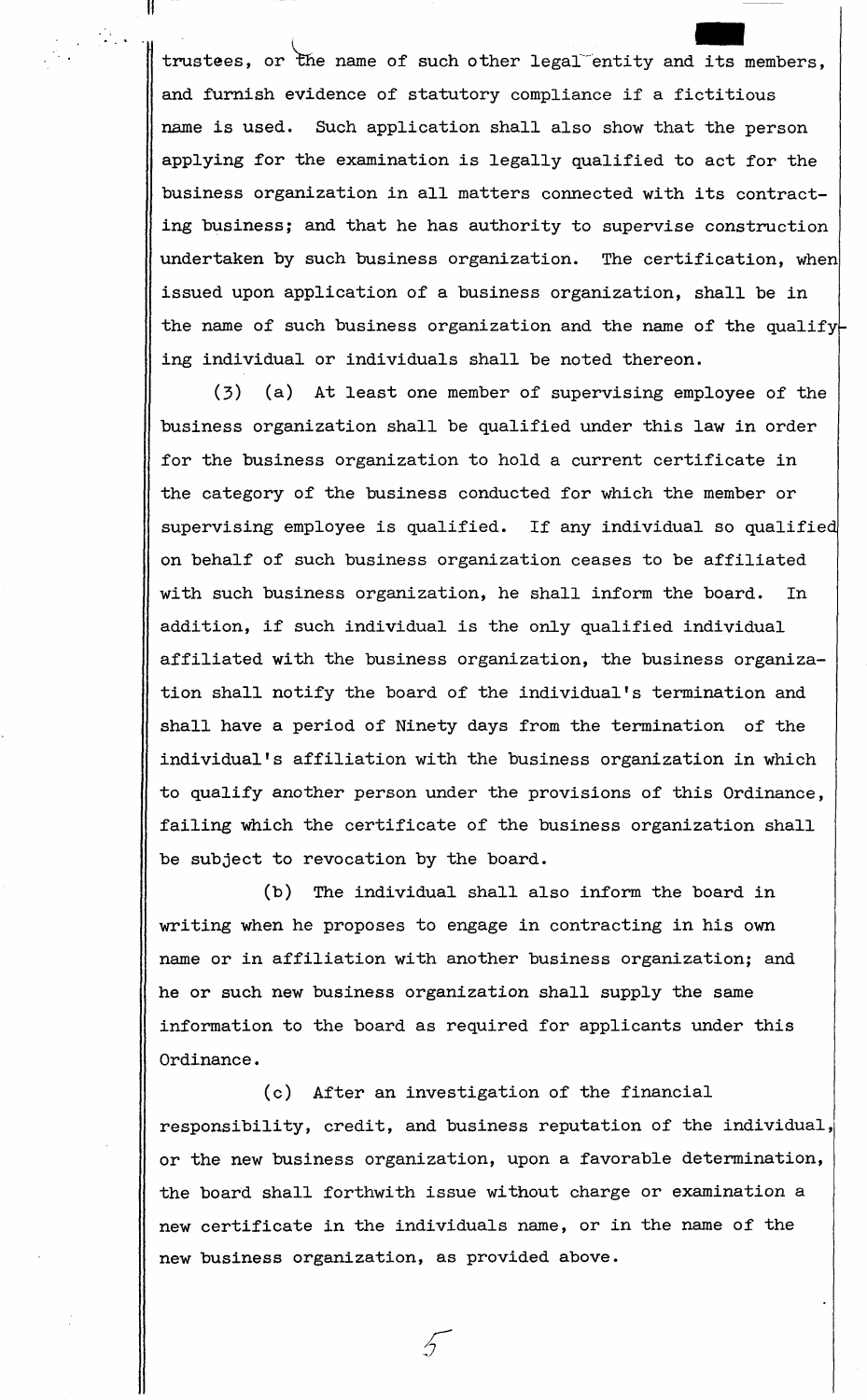SECTION 8: RENEWAL OF CERTIFICATE AND RESTORATION: Certificates *k*  shall expire annually at midnight on June 30:

(1) Failure to renew the certificate during June shall cause the certificate to become inoperative, and it is unlawful thereafter for any person to engage or offer to engage or hold himself out as engaging in contracting under the certificate **unless** the certificate is restored or reissued.

(2) **A** certificate which is inoperative because of failure to renew shall be restored on payment of the proper renewal fee, if the application for restoration is made within ninety days after June 30. If the application for restoration is not made within the ninety day period, the fee for restoration shall be charged in the amount of \$25.00; and in addition, the board may require reexamination of the applicant.

(3) A person who holds a valid certificate from the board may go on inactive status during which time he shall not engage in contracting but may retain his certificate on an inactive basis on payment of an annual renewal fee during the inactive period, not to exceed ten dollars per year.

SECTION 9: FEES: The board shall impose the following fees:

(1) The initial application fee for a certificate shall be fixed by the board not to exceed fifty dollars.

(2) The annual renewal fees shall be fixed by the board not to exceed the following amounts:

(a) Building Contractor - \$10.00

 $(b)$  Residential Contractor - \$5.00

(3) Any funds received by the board from certification fees which remain uncommitted and unexpended at the end of each biennium shall be paid into the general revenue fund.

SECTION 10: RECORDS:

"

(1) All information required by the board of any applicant for certification shall be a public record, except financial information and examination grades which are confidential and shal not be discussed with anyone except members of the board and its

-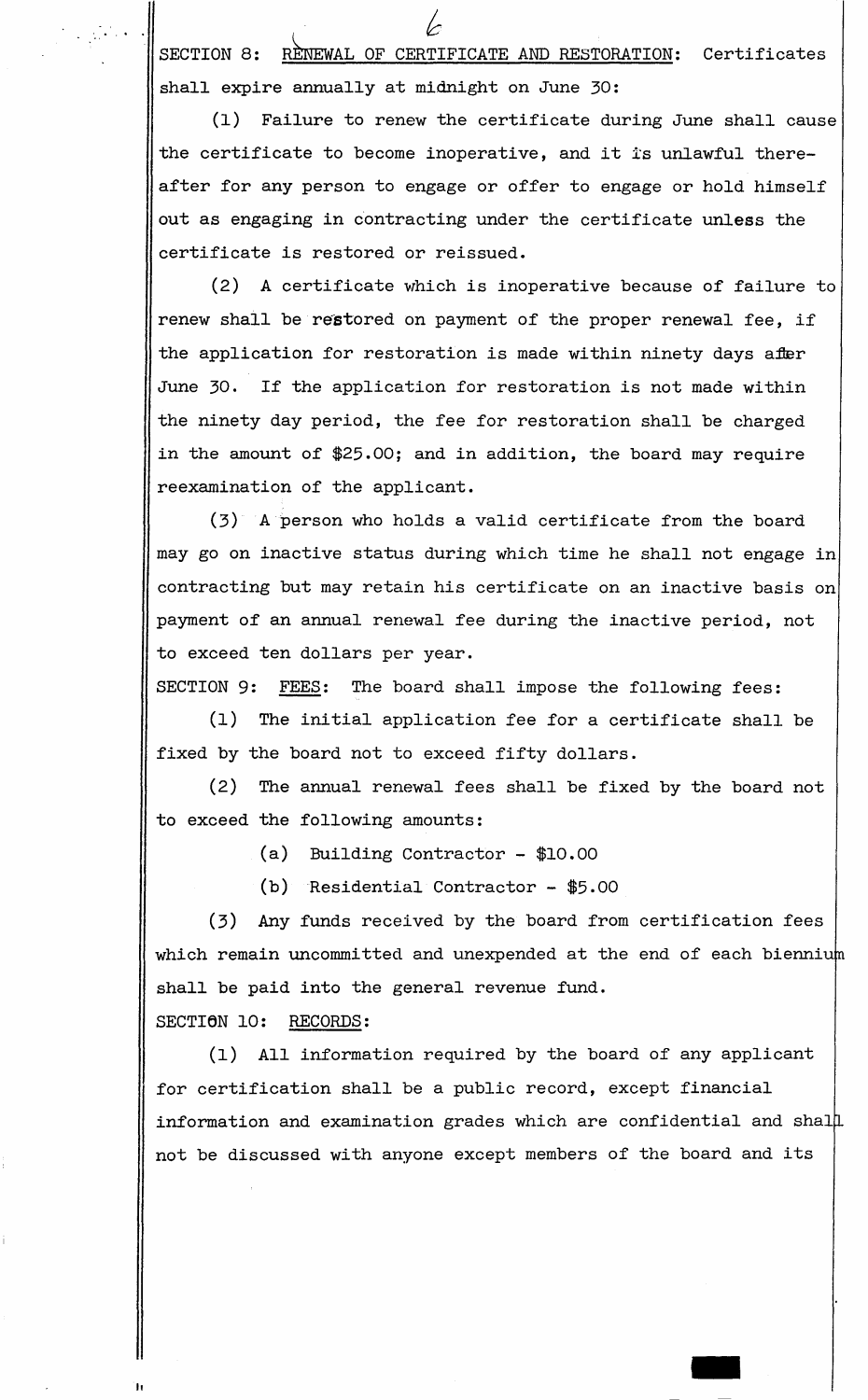staff, but the applicant is entitled to see his examination papers and grades.

(2) If a certificate holder changes his name style, address or employment from that which appears on his current certificate, he shall notify the board of the change within thirty days after it occurs.

(3) All examinations shall be retained for a period of one year from the date of the examination.

SECTION11: REVOCATION OR SUSPENSION OF CERTIFICATE:

II

(1) On its own mqtion or the certified written complaint of any person, the board may investigate the action of any contractor certified under this Ordinance and hold hearings. The board may take appropriate disciplinary action *if* the contractor *is* found to be guilty of or has committed any one or more of the acts or omissions constituting cause for disciplinary action set out herei or adopted as rules or regulations by the board.

(2) The following acts constitute cause for disciplinary action:

(a) Willful or deliberate disregard and violation of the applicable building codes or laws of the State of Florida, any municipality in Holmes County, or the County of Holmes.

(b) Aiding or abetting any uncertified person to evade any provision of this Ordinance.

(c) Knowingly combining or conspiring with an uncertifie person by allowing one's certificate to be used by an uncertified person with intent to evade the provisions of this Ordinance. When a certificate holder allows his certificate to be used by one or more companies without having any active participation in the operations, management, or control of said companies, this act constitutes prima facie evidence of an intent to evade the provisions of this Ordinance.

(d) Acting in the capacity of a contractor under any certificate issued hereunder except in the name of the certificat holder as set forth on the issued certificate, or in accordance with the personnel of the certificate holder as set forth in the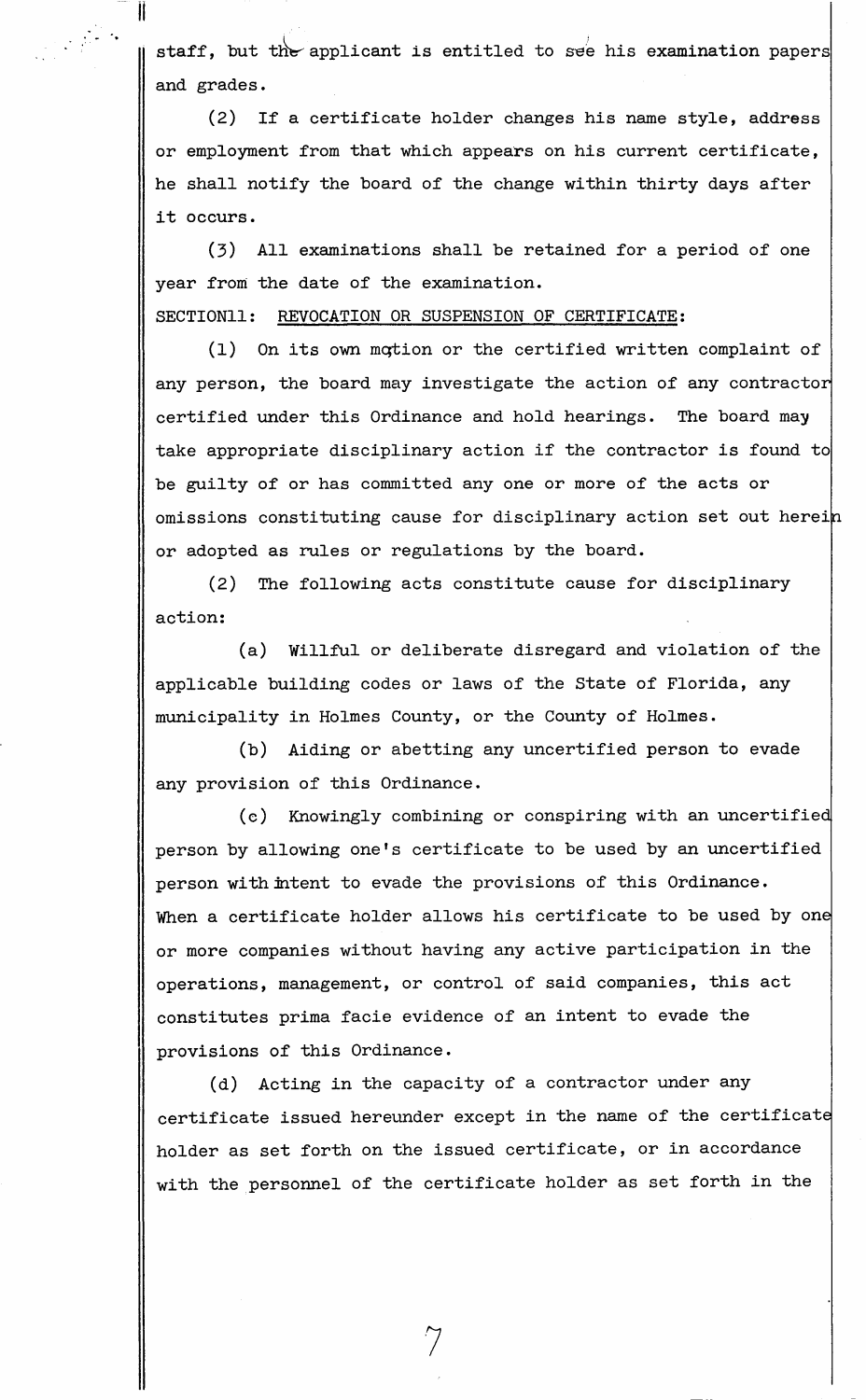$|$ application for the certificate, or as later changed as provided in this Ordinance.

(e) Diversion of funds or property received for prosecution or completion of a specified construction project or operation where as a result of the diversion the contractor is or will be unable to fulfill the terms of his obligation or contract.

(f) Disciplinary action by any municipality, city, state or county, which action shall be reviewed by the board before the board takes any disciplinary action of its own.

(g) Failure in any material respect to comply with the provisions of this Ordinance.

 $(3)$  The board is authorized to take the following disciplinary action:

(a) Suspend the certificate holder from all operations as a contractor during the period fixed by the board but the board may permit the certificate holder to complete any contracts then uncompleted.

(b) Revoke a certificate.

(c) Impose an administrative fine or penalty not to exceed \$500.00, which shall be recoverable by the board only in an action at law.

(4) After suspension of the certificate on any grounds set forth in this section, the board may remove the suspension on proo of compliance by the contractor with all conditions prescribed by the board for removal of suspension; or, in the absence of such conditions, as in the sound discretion of the board.

(5) After revocation of a certificate, the certificate shall not be renewed or reissued for at least one year after revocation and then only on a showing of rehabilitative of the contractor.

(6) The lapse of suspension of a certificate by operation of law or by order of the board or a'court, or its voluntary surrender by a certificate holder does not deprive the board of jurisdiction to investigate or act in disciplinary proceedings against the holder.

(7) The filing of a petition in bankruptcy, either voluntarily or involuntarily, or the making of a composition of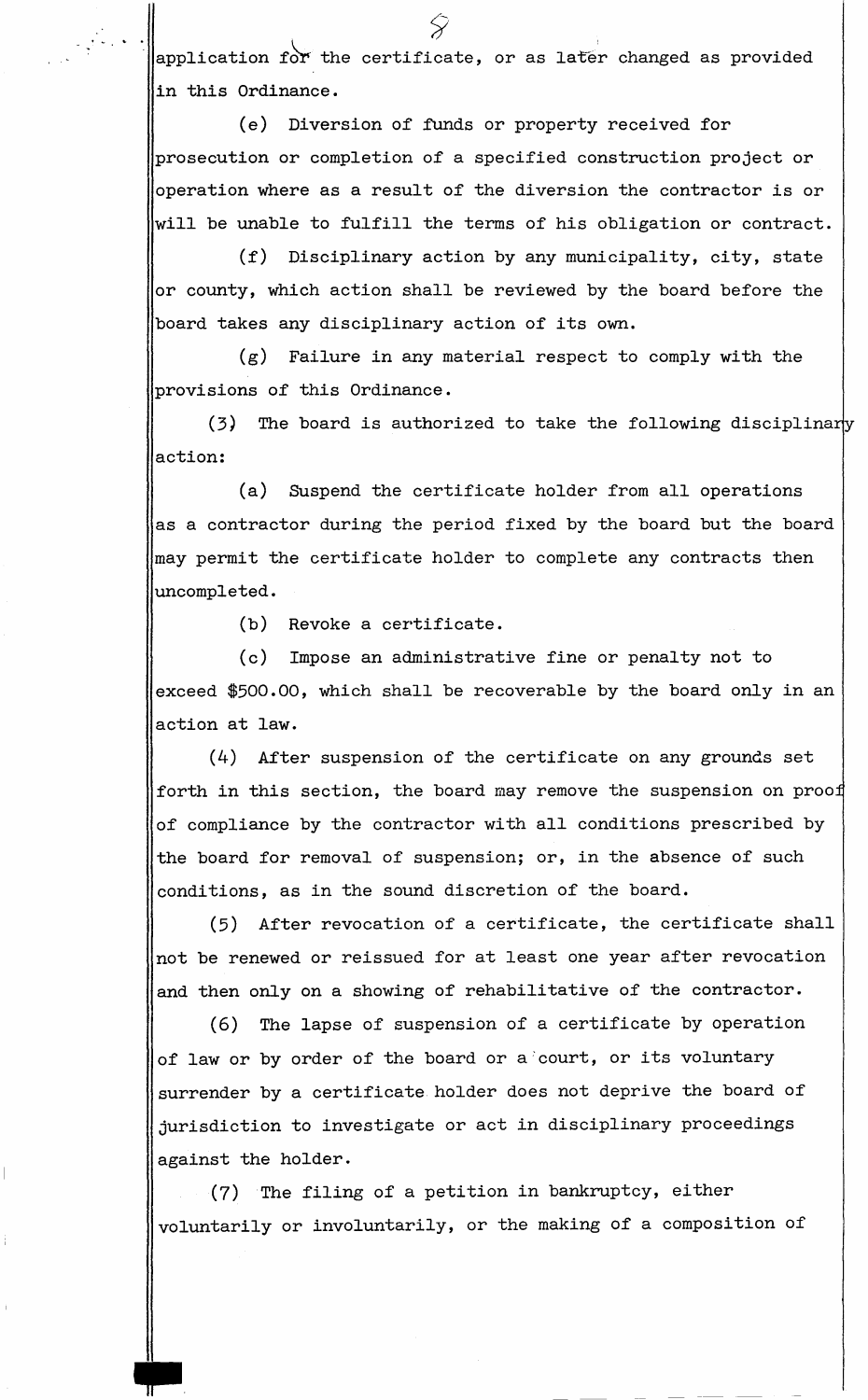$\parallel$  creditors or the appointment of a receiver for the business of the certificate holder may be considered by the board as just cause for suspension of a certificate.

II

SECTION 12: EXEMPTIONS: This Ordinance does not apply to:

(1) Contractors in work on bridges, roads, streets, highways railroads, or utilities and services incidental thereto.

(2) A subcontractor or specialty contractor whose work is limited to a specific phase of construction and whose responsibility is likewise limited to that particular phase of the construction.

(3) Employees of any person engaged in contracting who are subordinates of such person who is certified to engage in contracting if the employees do not hold themselves out for hire or engage in contracting except as an employee.

(4) An authorized employee of the United States, the State of Florida, or any municipality, city or county, irrigation district, reclamation district, or other municipal or political corporation or subdivision of this state as long as the employee does not hold himself out for hire or otherwise engage in contracting except in accordance with his employment.

(5) An officer appointed by a court when he is acting within the scope of his office as defined by law or court order. When construction projects which were not underway at the time of appointment of the officer by the court are undertaken, he shall employ or contract with a certificate holder.

(6) Public utilities on construction, maintenance, and development work performed by their forces and incidental to their business.

(7) The sale or installation of any financial products, materials, or articles of merchandise which are not actually fabricated into and do not become a permanent fixed part of the **structure.** 

(8) Owners of property building or improving one or twofamily residences thereon for the occupancy of such owners and not offered for sale. In all actions brought under this Ordinance proof of the sale or offering for sale of more than one such